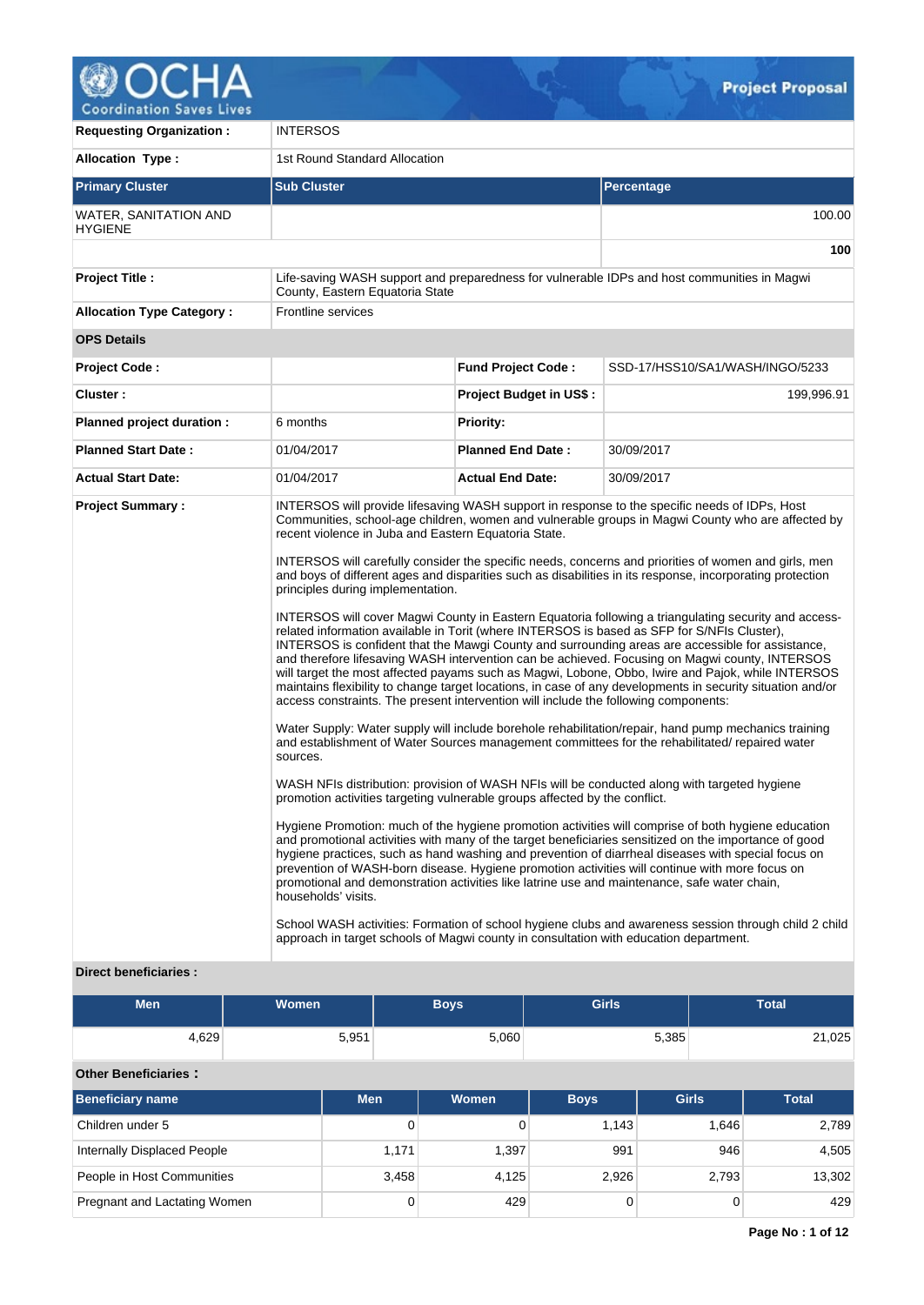# **Catchment Population:**

# **Link with allocation strategy :**

This project will directly address emergent WASH needs in Magwi county of EES. This project aligns with the HRP 2017 Strategic Objective 1 (save lives and alleviate the suffering of those most in need of assistance and protection), and Cluster Objective 1 (sustain access to water, sanitation and hygiene promotion services for vulnerable population affected by conflict, disease outbreaks, acute malnutrition and floods).

It also aligns with Strategic Objective 3 (support-at-risk communities to sustain their capacity to cope with significant threats) and Cluster Objective 2 (re-establish and improve access to water, sanitation and hygiene promotion services for the vulnerable population affected by conflict, disease outbreak, acute malnutrition and floods) and Cluster Objective 3 (enhance emergency WASH capacities of local communities, authorities and partners). The proposed project also meets Cluster's Prioritized Activity 2 (re-establish and improve access to water, sanitation and hygiene promotion services for the vulnerable population affected by conflict).

This project also fits with the aim of mainstreaming protection. INTERSOS is implementing its GBV response to Eastern Equatoria and will soon start activities in prevention and response in Nimule and surrounding areas.

The majority of protection activities include WASH NFIs provision to the most vulnerable and mainstreaming of protection, so that the key principle of 'do-no-harm' and 'accountability to affected people' will be incorporated into programs. Populations with specific needs will be specially considered and targeted with assistance that can meet their specific needs, and will be served using methodologies that ensure their access to the materials and prevent harassment or theft of property provided.

Proposed activities align with WASH Clusters Response Strategy focus areas such as hygiene promotion, rehabilitation, re-establishment of emergency WASH infrastructure, training of community and sector personnel.

INTERSOS will focus on activities such as repair of borehole and WASH NFI distribution, which are mentioned as examples of "life-saving WASH activities" by the WASH Cluster strategy. From feasibility point of view, INTERSOS avoid activities (such as motorization of well), which may take time, and limit to activities that can be completed within the project period and which can have a consistent impact on beneficiaries' lives. Also, INTERSOS avoids infrastructure part of 'WASH in school', as per comment in the Strategic paper.

INTERSOS also incorporated recommendations provided by the Cluster as well and In terms of geographic coverage, INTERSOS will meet the 2017 HRP priorities by focusing on assistance in Magwi county, Eastern Equatoria.

#### **Sub-Grants to Implementing Partners :**

| <b>Partner Name</b>                                   | <b>Partner Type</b> | <b>Budget in US\$</b>       |  |
|-------------------------------------------------------|---------------------|-----------------------------|--|
|                                                       |                     |                             |  |
| Other funding secured for the same project (to date): |                     |                             |  |
| <b>Other Funding Source</b>                           |                     | <b>Other Funding Amount</b> |  |

### **Organization focal point :**

| <b>Name</b>                      | Title                 | <b>Email</b>               | <b>Phone</b> |  |  |  |  |  |  |  |
|----------------------------------|-----------------------|----------------------------|--------------|--|--|--|--|--|--|--|
| Isaac O Ooko                     | Head of Mission       | south.sudan@intersos.org   | 211923133819 |  |  |  |  |  |  |  |
| Waseem Solangi                   | NFIs/WASH Coordinator | nfiswash.ross@intersos.org | 211915144701 |  |  |  |  |  |  |  |
| <b>BACKGROUND</b>                |                       |                            |              |  |  |  |  |  |  |  |
| 1. Humanitarian context analysis |                       |                            |              |  |  |  |  |  |  |  |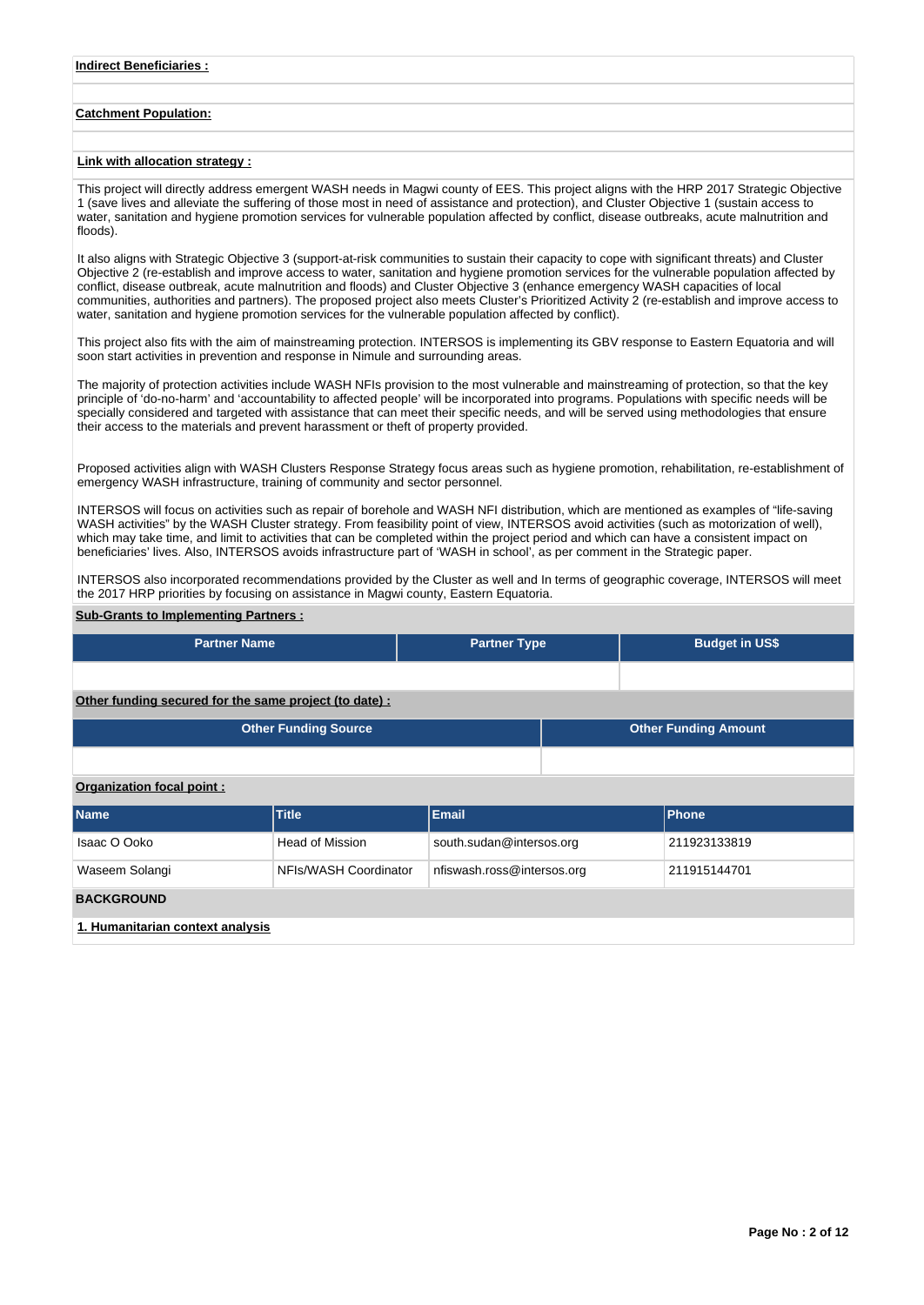The consequences of July 2016 crises continue to affect people in several areas of the South Sudan leading to further inevitable large scale displacements. Military clashes resulting from the current situation have created urgent needs of WASH across the country as well as need to prevent, prepare, increase awareness and responds the Cholera and other disease outbreak.

Greater Equatoria, despite being regarded as free from direct threat of military confrontation in recent years, has been turned into a frontline for Intra-SPLA fighting, without any prospect of immediate cessation of hostilities. Rivalries between SPLA and SPLA-IO culminated in fighting in Juba on July 8th 2016, which resulted to nearly 40,000 individuals displaced within Juba town and its suburbs (OCHA).

Though active military fighting has been subsided in Juba after 11 July ceasefire declaration, fighting has spread into other locations within the region. For example, Lainya and Yei in Central Equatoria and Ezo, Mundri and Yambio in Western Equatoria have also been affected by episodes of violence (Humanitarian Bulletin, Issue 11, August 2016). Displacement is widely reported in those areas with 15,676 individuals displaced in Mundri East alone (CUAMM).

In Eastern Equatoria, several sources report the urgent need for continued monitoring and planning rapid responses due to the increase of insecurity and consequent movement of the people within and out of the country. Estimated figures of the new and protracted IDPs, Returnees and Host Communities directly affected by the clashes/insecurity are reported to exceed 500,000, this includes 400,000 Host Communities and 100,000 IDPs, who are moving to remote areas and experiencing serious lack of basic services and supplies (REACH Situation Overview EES October 2016). Increase in IDPs influx trying flee Uganda, EES, Magwi county in particular has become a transit place for the IDPs moving to Uganda.

Humanitarians have been facing a range of challenges to obtaining safe access to some areas such as Magwi county to conduct assessments and provide assistance, following a triangulating security and access-related information available in Torit (where INTERSOS is based as SFP for S/NFIs Cluster), INTERSOS is confident that the Magwi County and surrounding areas are accessible for assistance, and therefore lifesaving WASH intervention can be achieved.

Considering deteriorating security situation, WASH services remains a major concern for the new arrivals as well host communities. The proposed WASH project will contribute towards increased access to life saving WASH services as well as aim to build resilience through awareness approaches and improve capacity of water users.

There is high need of static presence response as modality for sustainability and enhancing capacity of communities on WASH emergencies. INTERSOS has huge experience of implementing such project. INTERSOS since 2009, is successfully partnering UNICEF funded WASH project in Western Equatoria State.

INTERSOS has been serving as SNFIs State Focal Point for the Cluster in Eastern Equatoria State since June 2016, this has provided sufficient experience and deep understanding of Eastern Equatoria context with best practices and lessons learnt on 'how to work in these areas.

As described in 'Link with allocation strategy', INTERSOS is best positioned to mainstream gender and protection into WASH programs in Eastern Equatoria State, because of the experience it has gained over the past 10 years working in the protection sector in different areas of South Sudan

Hence as one of most experienced organization in South Sudan, INTERSOS intends to provide WASH services to IDPs and host communities in Magwi county, Eastern Equatoria State.

#### **2. Needs assessment**

INTERSOS considers, as elaborated below, there is high WASH needs to be be responded by humanitarian agencies, in wide part of the EES, Magwi county in particular.

Since July 8 2016, as above, humanitarian context has been drastically changed. Humanitarian needs also changed significantly, with emergency of new needs to support people displaced in Greater Equatoria. These displacements, amid recent clashes, resulted to high need of providing WASH services and associated WASH NFIs, for people being displaced.

In Magwi county, water supplies services (such as, repair/ rehabilitation of boreholes) are necessary as the escalation of conflict in July caused widespread displacement from Eastern Equatoria. An estimated 503,434 individuals fled to Uganda since July 2016. Magwi county is situated in a popular route of transit for displaced South Sudanese seeking refuge in Uganda and as such has experienced a large influx of IDPs from other parts of South Sudan,

This IDPs influx caused increase in population and need of WASH, specially water has also significantly increased. There is also needs for hygiene promotion for those IDPs, because concentration of population makes people more at risk of diarrhea, Cholera and other WASHrelated diseases.

There is high need of static presence response as modality for sustainability and enhancing capacity of communities on WASH emergencies. INTERSOS has huge experience of implementing such project. INTERSOS since 2009, is successfully partnering UNICEF funded WASH project in Western Equatoria State.

INTERSOS has been serving as SNFIs State Focal Point for the Cluster in Eastern Equatoria State since June 2016, this has provided sufficient experience and deep understanding of Eastern Equatoria context with best practices and lessons learnt on 'how to work in these areas.

As described in 'Link with allocation strategy', INTERSOS is best positioned to mainstream gender and protection into WASH programs in Eastern Equatoria State, because of the experience it has gained over the past 10 years working in the protection sector in different areas of South Sudan

Hence as one of most experienced organization in South Sudan, INTERSOS intends to provide WASH services to IDPs and host communities in Magwi county, Eastern Equatoria State.

### **3. Description Of Beneficiaries**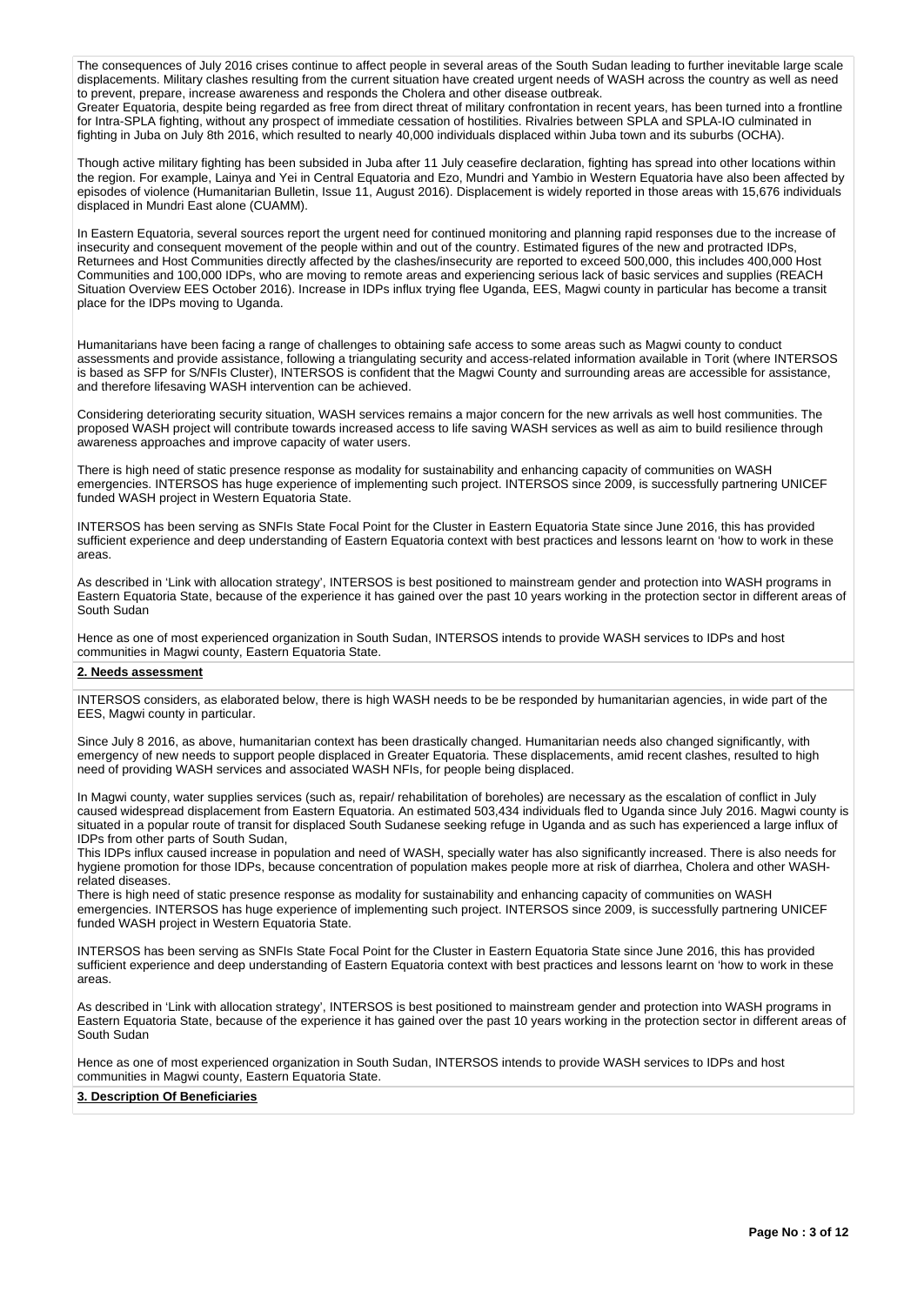The project shall target population of Magwi county. In most of the villages the populations comprise IDPs and host communities (who received IDPs and are now sharing resources which had been already not enough, even before the displacement).

Total number of beneficiaries are 21,025 individuals, which breakdown are borehole rehabilitation and repair 10,000 (activity 1.1.1 and activity 1.1.2), WASH NFIs 2,000 (activity 1.1.5), Hygiene promotion and awareness 21,025 (activity 2.1.1), Radio Campaign 6,500 (activity 2.1.2). All other beneficiaries (such as, Water User Committees and Hand Pump Mechanics who will be trained) are included to one of those beneficiaries.

After triangulating security and access-related information available in Torit (where INTERSOS is based), INTERSOS is confident that Magwi is accessible as of March 12, and therefore its WASH intervention can be smoothly implemented. INTERSOS will target the most affected payams, while INTERSOS maintains flexibility to change the payams, in case of any change in security situation and access constraints.

# **4. Grant Request Justification**

INTERSOS team has rich experience in providing life-saving humanitarian support for WASH, since 2009. Magwi area is accessible to INTERSOS team based on recent consultation with NNGOs and authorities. Following conflicts in the recent months until March, there is urgent need for people who are displaced in the Magwi county as one if priority county declared by Clusters.

INTERSOS has already been active in EES by conducting WASH assessments in Ikotos, Geria and Kidepo counties. INTERSOS led WASH sector in greater Ikwotos for Inter-Agency Rapid Assessment took place in February 2017.

Considering INTERSOS's experienced team leaders in WASH program and familiarity with EES, rapid response by providing lifesaving WASH services can be started immediately.

The staff is also very much familiar with political dynamics and cultural sensitivities of area, since most of its staffs are from the state; thus, enable to provide appropriate interventions.

INTERSOS is also certain that it can provide high added value, on basis of following;

(1) Experience in the sector: INTERSOS has been active member of WASH Cluster since 2009;

2) Conducting and sharing WASH assessments reports, last one was submitted to Cluster in early March 2017;

3) For last 7 years, INTERSOS has implemented 5 WASH projects in Western Equatoria State, with total beneficiaries of almost 300,000 throughout the WES (mainly in Yambio);

4) Experience/ presence in the area: INTERSOS has been working in EES since 2016, and serving as State Focal Point for the SNFIs Cluster as well implementing UNFPA funded GBV project in Magwi county.

5) INTERSOS with strong WASH sector team, WASH PM, WASH Coordinator and a Regional WASH coordinator to guarantee the quality standardization of the wash interventions.

Enriched experience by its team provided INTERSOS accumulation of lessons-learnt and best practice, which led to successful intervention at each stage.

Regarding the expertise, above experience shows response capacity of INTERSOS, and also its deep understanding of EES context with best practices and lessons learnt on 'how to work in conflict hit area'.

#### **5. Complementarity**

The proposed Action will be implemented in an environment that is well known by INTERSOS through previous operations.

The proposed project is intended to complement INTERSOS's existing emergency intervention in the area funded mainly by UNFPA.

1. Eastern Equatoria State: INTERSOS is implementing its GBV response to Eastern Equatoria with activities in prevention and response in Nimule and surrounding areas

Moreover, through its privileged coordinating role of State Focal Point for S/NFIs, INTERSOS managed to build strong relations with the other humanitarian actors, stakeholders and communities present on the ground, allowing thus to guarantee the full complementary of the intervention with those already on-going to maximize the impact of the response. If approved, this project will guarantee coherence with the ongoing response, while strengthening the impact on the whole population of the area targeted by INTERSOS program.

Furthermore, having multiple projects in the same area will allow to execute projects led by staff with different background to ensure the best provision of activities to the populations in need and at the same time to optimize the operational and logistical cost linked to the action.

The proposed project is part of broader program of interventions by INTERSOS in Eastern Equatoria State. The intervention will address the needs identified in various assessments, hence INTERSOS will be ready to start its operations with trained staff available to transfer skills and competences locally.

In terms of geographic coverage, INTERSOS will meet the 2017 HRP and WASH cluster priorities and will consider focus on assistance in Magwi county, Eastern Equatoria.

# **LOGICAL FRAMEWORK**

# **Overall project objective**

Provide life-saving WASH intervention to people affected by recent conflict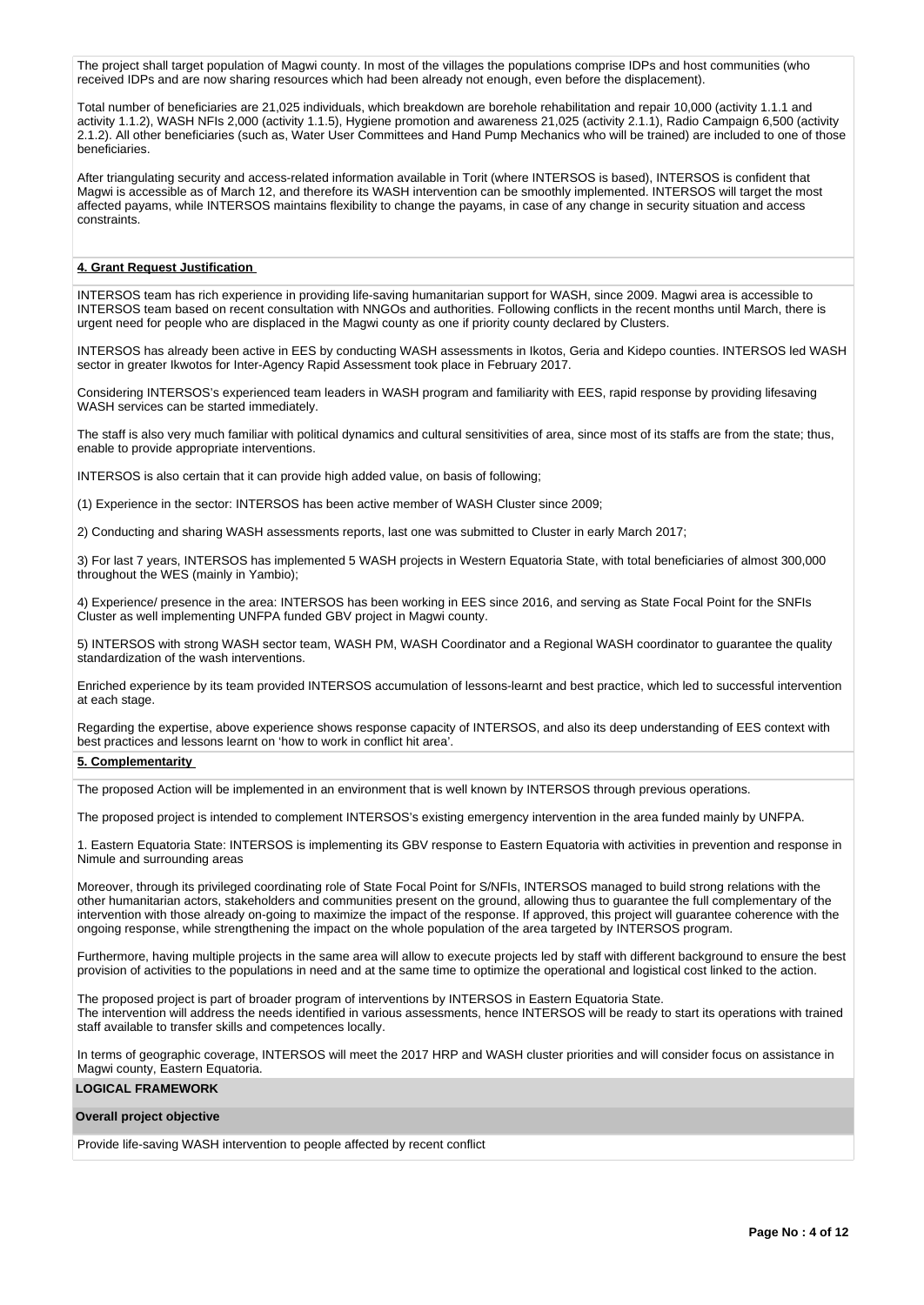| <b>WATER, SANITATION AND HYGIENE</b>                                                                                                                                                                  |                                                                                                      |                                 |
|-------------------------------------------------------------------------------------------------------------------------------------------------------------------------------------------------------|------------------------------------------------------------------------------------------------------|---------------------------------|
| <b>Cluster objectives</b>                                                                                                                                                                             | Strategic Response Plan (SRP) objectives                                                             | <b>Percentage of activities</b> |
| Sustain access to water, sanitation and<br>hygiene promotion services for vulnerable<br>population affected by conflict, disease<br>outbreaks, acute malnutrition and floods.                         | SO1: Save lives and alleviate the suffering of<br>those most in need of assistance and<br>protection | 60                              |
| Re-establish and improve access to water.<br>sanitation and hygiene promotion services for<br>the vulnerable population affected by conflict.<br>disease outbreaks, acute malnutrition and<br>floods. | SO1: Save lives and alleviate the suffering of<br>those most in need of assistance and<br>protection | 30                              |
| Enhance emergency WASH capacities of<br>local communities, authorities and partners.                                                                                                                  | SO3: Support at-risk communities to sustain<br>their capacity to cope with significant threats       | 10                              |

**Contribution to Cluster/Sector Objectives :** This project will directly address emergent WASH needs in Magwi county of EES. This project aligns with the HRP 2017 Strategic Objective 1 (save lives and alleviate the suffering of those most in need of assistance and protection), and Cluster Objective 1 (sustain access to water, sanitation and hygiene promotion services for vulnerable population affected by conflict, disease outbreaks, acute malnutrition and floods).

It also aligns with Strategic Objective 3 (support-at-risk communities to sustain their capacity to cope with significant threats) and Cluster Objective 2 (re-establish and improve access to water, sanitation and hygiene promotion services for the vulnerable population affected by conflict, disease outbreak, acute malnutrition and floods) and Cluster Objective 3 (enhance emergency WASH capacities of local communities, authorities and partners).

The proposed project also meets Cluster's Prioritized Activity 2 (re-establish and improve access to water, sanitation and hygiene promotion services for the vulnerable population affected by conflict).

## **Outcome 1**

Affected people are ensured with safe access to sufficient quantity of clean water for drinking, cooking, and personal and domestic hygiene, and safe and clean water container.

## **Output 1.1**

#### **Description**

Safe and equitable access to a sufficient quantity of water for drinking, cooking and personal and domestic hygiene will be provided.

# **Assumptions & Risks**

Fighting between government and opposition side (most notably SPLA-IO but also any forces which aligns themselves with IO, or simply against the government) could continue despite the rainy season in scale which will not lead to the significant change of status quo (such as SPLA-IO take over Juba or IO completely chase away from South Sudan) but lead to new displacement of hundreds of thousands of people, throughout the country.

Diversion of aid: Difficulties are still in place to distribute humanitarian aid due to restriction and pressures by local authorities and other groups/political actors.

Delays in the delivery of items: According to the locations prioritized by the WASH-Logistic Clusters and the logistic constraints related with rainy season, the delivery of items may be delayed, affecting the beneficiaries and increasing tensions between the communities and partners on the ground.

Issue of Returnees remains a challenge as WASH partners will have to face (in particular for INTERSOS because it operates in area where it expects to receive large number of returnees and new IDP), increasing their efforts to assess, define criteria and find solutions to reach primarily the most vulnerable.

#### **Indicators**

|                                                                                           |                                         | <b>End cycle beneficiaries</b>                                                                                |            |              |           |                   |               |  |  |  | <b>End</b><br>cycle |
|-------------------------------------------------------------------------------------------|-----------------------------------------|---------------------------------------------------------------------------------------------------------------|------------|--------------|-----------|-------------------|---------------|--|--|--|---------------------|
| Code                                                                                      | <b>Cluster</b>                          | <b>Indicator</b>                                                                                              | <b>Men</b> | <b>Women</b> |           | <b>Boys Girls</b> | <b>Target</b> |  |  |  |                     |
| Indicator 1.1.1                                                                           | <b>WATER, SANITATION</b><br>AND HYGIENE | [Frontline] Number of water points/boreholes<br>rehabilitated                                                 |            |              |           |                   | 16            |  |  |  |                     |
|                                                                                           |                                         | <b>Means of Verification:</b> Field monitoring report, final report and photo documentation                   |            |              |           |                   |               |  |  |  |                     |
| Indicator 1.1.2                                                                           | <b>WATER, SANITATION</b><br>AND HYGIENE | [Frontline] Number of people provided with<br>sustained access to safe water supply [SPHERE]<br>Standard]     | 2,000      | 2.450        | 2,22<br>5 | 3,32<br>5         | 10.000        |  |  |  |                     |
|                                                                                           |                                         | <b>Means of Verification</b> : Field monitoring report, final report and photo documentation, cluster reports |            |              |           |                   |               |  |  |  |                     |
| Indicator 1.1.3                                                                           | <b>WATER, SANITATION</b><br>AND HYGIENE | [Frontline] Number of people reached with WASH<br>NFI distribution                                            |            | 1.100        | 100       | 300               | 2.000         |  |  |  |                     |
| <b>Means of Verification:</b> distribution list, final and report and photo documentation |                                         |                                                                                                               |            |              |           |                   |               |  |  |  |                     |
| <b>Activities</b>                                                                         |                                         |                                                                                                               |            |              |           |                   |               |  |  |  |                     |

# **Activity 1.1.1**

Rehabilitation of 8 boreholes in the targeted villages.

### **Activity 1.1.2**

Repair of 8 boreholes in the target villages

# **Activity 1.1.3**

Conduction of hand pump mechanics training, 10 participants in selected Payams.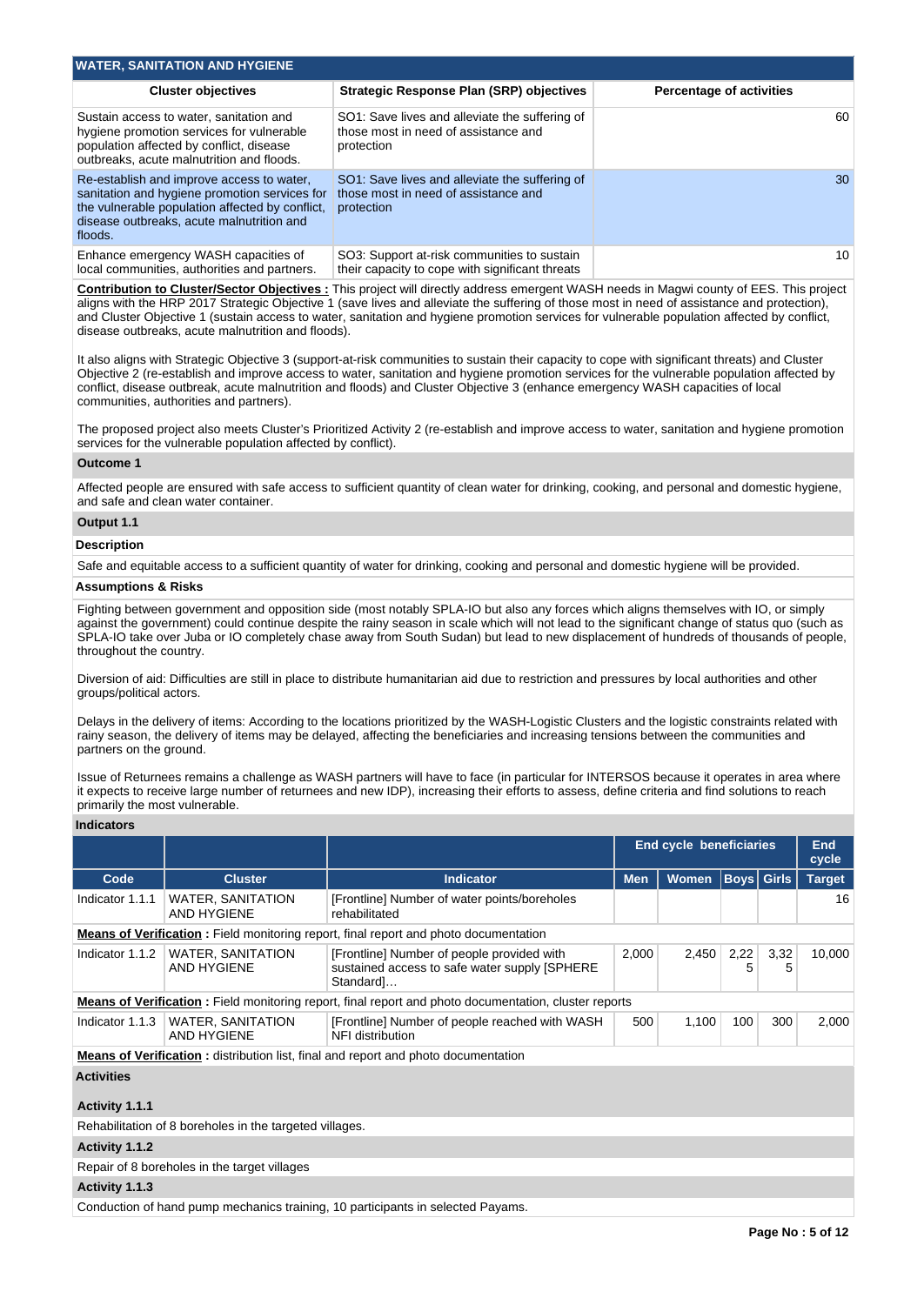## **Activity 1.1.4**

Conduction of water sources committees training for the repaired/rehabilitated water sources for 50 community members.

## **Activity 1.1.5**

Provision of WASH NFIs for 2000 community members

# **Outcome 2**

Affected people have access to safe, sanitary, and hygienic living environment.

## **Output 2.1**

# **Description**

Target population is aware of key public health risks,other WASH-related disease prevention and is mobilized to adopt measures to prevent the deterioration in hygienic conditions and to use and maintain the facilities provided.

### **Assumptions & Risks**

Fighting between government and opposition side (most notably SPLA-IO but also any forces which aligns themselves with IO, or simply against the government) could continue despite the rainy season in scale which will not lead to the significant change of status quo (such as SPLA-IO take over Juba or IO completely chase away from South Sudan) but lead to new displacement of hundreds of thousands of people, throughout the country.

Diversion of aid: Difficulties are still in place to distribute humanitarian aid due to restriction and pressures by local authorities and other groups/political actors.

Delays in the delivery of items: According to the locations prioritized by the WASH-Logistic Clusters and the logistic constraints related with rainy season, the delivery of items may be delayed, affecting the beneficiaries and increasing tensions between the communities and partners on the ground.

Issue of Returnees remains a challenge as WASH partners will have to face,(in particular for INTERSOS because it operates in area where it expects to receive large number of returnees and new IDP, increasing their efforts to assess, define criteria and find solutions to reach primarily the most vulnerable.

#### **Indicators**

|                                                                                         |                                                                                                                   |                                                                                                                  | <b>End cycle beneficiaries</b> |       |                  |           | <b>End</b><br>cycle |     |  |
|-----------------------------------------------------------------------------------------|-------------------------------------------------------------------------------------------------------------------|------------------------------------------------------------------------------------------------------------------|--------------------------------|-------|------------------|-----------|---------------------|-----|--|
| Code                                                                                    | <b>Cluster</b>                                                                                                    | <b>Indicator</b>                                                                                                 | <b>Men</b>                     | Women | Bovsl            | Girls     | <b>Target</b>       |     |  |
| Indicator 2.1.1                                                                         | <b>WATER, SANITATION</b><br><b>AND HYGIENE</b>                                                                    | [Frontline] Number of community based hygiene<br>promoters trained                                               | 12                             | 12    |                  |           | 24                  |     |  |
| <b>Means of Verification:</b> Training attendance list, reports and photo documentation |                                                                                                                   |                                                                                                                  |                                |       |                  |           |                     |     |  |
| Indicator 2.1.2                                                                         | WATER, SANITATION<br><b>AND HYGIENE</b>                                                                           | [Frontline] Number of menstrual hygiene<br>management (MHM)/ dignity kits distributed                            |                                |       |                  |           |                     | 120 |  |
|                                                                                         | <b>Means of Verification :</b> List of beneficiary girls, reports,                                                |                                                                                                                  |                                |       |                  |           |                     |     |  |
| Indicator 2.1.3                                                                         | <b>WATER, SANITATION</b><br><b>AND HYGIENE</b>                                                                    | [Frontline] Number of people reached through<br>direct and participatory hygiene promotion<br>activities         | 4,629                          | 5,951 | 5,06<br>$\Omega$ | 5,38<br>5 | 21,025              |     |  |
|                                                                                         | <b>Means of Verification:</b> Field reports and photo documentation                                               |                                                                                                                  |                                |       |                  |           |                     |     |  |
| Indicator 2.1.4                                                                         | <b>WATER, SANITATION</b><br>[Frontline] Number of new latrines<br><b>AND HYGIENE</b><br>constructed/rehabilitated |                                                                                                                  |                                |       |                  |           | 50                  |     |  |
|                                                                                         |                                                                                                                   | <b>Means of Verification:</b> Field monitoring report, final report and photo documentation                      |                                |       |                  |           |                     |     |  |
| Indicator 2.1.5                                                                         | <b>WATER, SANITATION</b><br><b>AND HYGIENE</b>                                                                    | [Frontline] Number of people with access to<br>improved sanitation facilities                                    | 60                             | 65    | 80               | 95        | 300                 |     |  |
|                                                                                         |                                                                                                                   | <b>Means of Verification:</b> List of villages constructed latrines, cluster reports, project reports, photos    |                                |       |                  |           |                     |     |  |
| <b>Activities</b>                                                                       |                                                                                                                   |                                                                                                                  |                                |       |                  |           |                     |     |  |
| Activity 2.1.1                                                                          |                                                                                                                   |                                                                                                                  |                                |       |                  |           |                     |     |  |
|                                                                                         |                                                                                                                   | Training of Community based 24 Hygiene promoter (12 male 12 female) in target villages                           |                                |       |                  |           |                     |     |  |
| Activity 2.1.2                                                                          |                                                                                                                   |                                                                                                                  |                                |       |                  |           |                     |     |  |
|                                                                                         |                                                                                                                   | Conduction of mass hygiene campaign for 21,025 people at community level.                                        |                                |       |                  |           |                     |     |  |
| Activity 2.1.3                                                                          |                                                                                                                   |                                                                                                                  |                                |       |                  |           |                     |     |  |
|                                                                                         |                                                                                                                   | Distribution of MHM kits and awareness session on Menstrual Hygiene Management for 300 girls of menstruating age |                                |       |                  |           |                     |     |  |
| Activity 2.1.4                                                                          |                                                                                                                   |                                                                                                                  |                                |       |                  |           |                     |     |  |
|                                                                                         |                                                                                                                   | Mass media campaign, using FM radio, spot messages for hygiene awareness, cholera and HIV prevention.            |                                |       |                  |           |                     |     |  |
| Activity 2.1.5                                                                          |                                                                                                                   |                                                                                                                  |                                |       |                  |           |                     |     |  |
|                                                                                         |                                                                                                                   | Construction of 50 latrines in target villages through social mobilisation and behaviour change activities.      |                                |       |                  |           |                     |     |  |
| <b>Additional Targets:</b>                                                              |                                                                                                                   |                                                                                                                  |                                |       |                  |           |                     |     |  |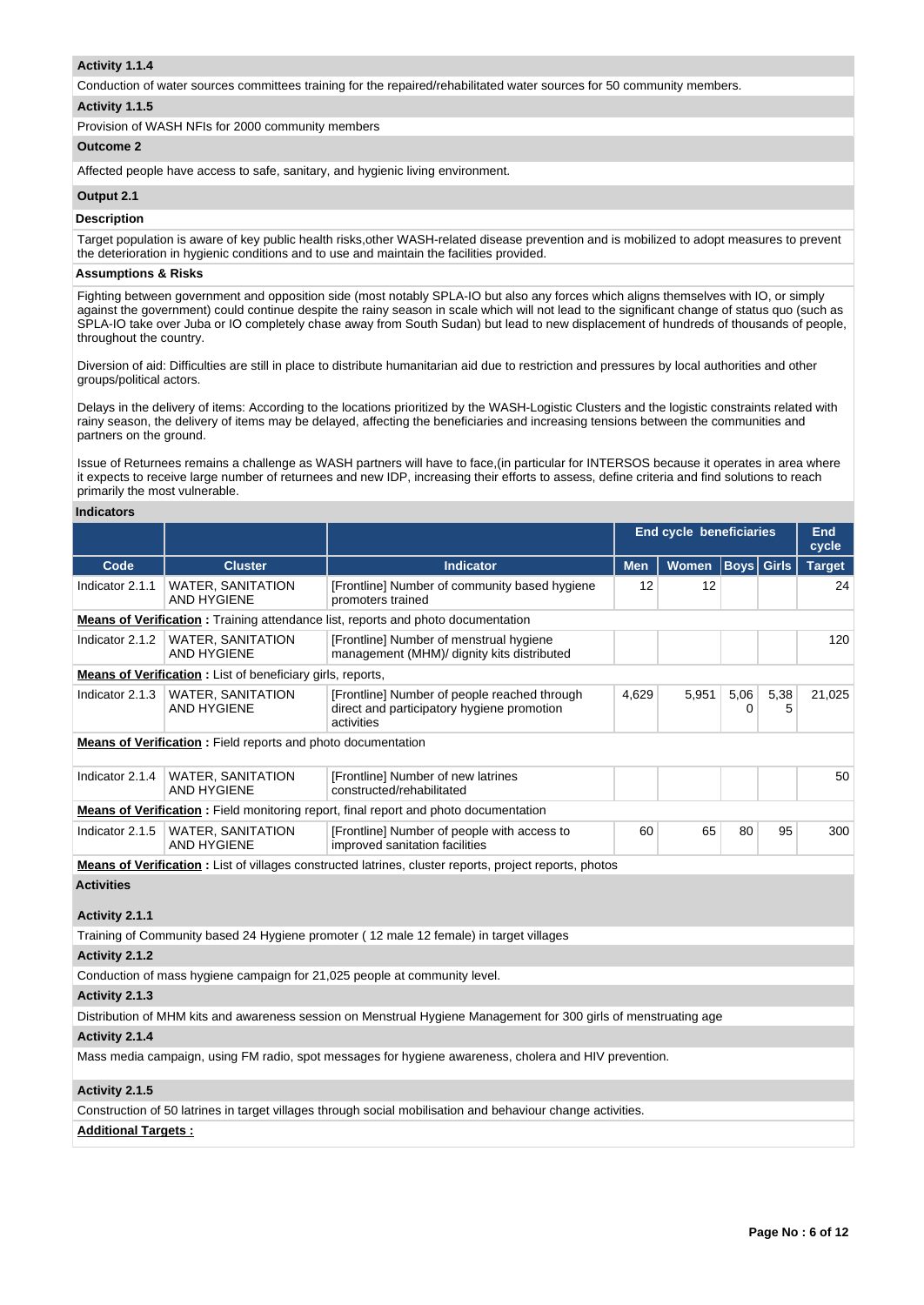# **Monitoring & Reporting plan**

INTERSOS is committed to monitor and evaluate the action's implementation and dynamics to ensure that results and indicators are achieved within the designated time frame. Programme Coordinator based in Juba as well as the Country Finance officer will ensure a constant and close monitoring of activities from program and administrative/financial point of view, while Protection Coordinator will support Protection Mainstreaming of WASH response and also provide advice to ensure that all protection activities are responding to INTERSOS and global protection standard. Logistic Coordinator will also support Project Manager to ensure all procurement will be in line with INTERSOS own regulation and SSHF requirements.

Shelter/ NFI Project Manager will also ensure that its response will be in conformity of global standards (such as SPHERE standard) and also Cluster's policies and guidelines, and in case practicalities will prevent the team to comply to these rules, consider how to mitigate the impacts of non-conformity to the standards.

A third level of monitoring will be done by the Regional wash coordinator that will guarantee the quality on the project activities implementation.

INTERSOS monitoring system will involve all program staff and beneficiaries aiming at: a) assess impact of activities on the lives of beneficiaries, through interviews, focus group discussions, surveys, market surveys and observations; b) assess actual program achievements against its planned objectives and indicators; c) identify strengths and weaknesses of individual program activities; d) make changes to programming as needed to increase the quality of services; and e) advocate for unmet needs and gaps. The project M&E system will include:

- Monthly outputs and outcomes tracking against defined indicators through INTERSOS Project Appraisal Tool (PAT). The PAT is an internal tool which allows close monitoring and evaluation of the project and its impact throughout the implementation;

- Regular field visits using Field Monitoring Checklist.

#### **Workplan**

| <b>Activity description</b>                                                                                                               | Year |  | 3 |   | 5        | 6.                      |              | 8        | 9                       |  |  |
|-------------------------------------------------------------------------------------------------------------------------------------------|------|--|---|---|----------|-------------------------|--------------|----------|-------------------------|--|--|
| Activity 1.1.1: Rehabilitation of 8 boreholes in the targeted villages.                                                                   | 2017 |  |   |   | X        | <b>X</b>                | $\mathsf{X}$ |          |                         |  |  |
| Activity 1.1.2: Repair of 8 boreholes in the target villages                                                                              | 2017 |  |   |   | X        | $\overline{\mathsf{x}}$ | X            |          |                         |  |  |
| Activity 1.1.3: Conduction of hand pump mechanics training, 10 participants in<br>selected Payams.                                        | 2017 |  |   | X | X        | <sup>X</sup>            | X            |          |                         |  |  |
| Activity 1.1.4: Conduction of water sources committees training for the<br>repaired/rehabilitated water sources for 50 community members. | 2017 |  |   | X | $\times$ | <sup>X</sup>            | X            |          |                         |  |  |
| Activity 1.1.5: Provision of WASH NFIs for 2000 community members                                                                         | 2017 |  |   | X | $\times$ | X                       | ΙX.          | $\times$ | $\overline{\mathsf{x}}$ |  |  |
| Activity 2.1.1: Training of Community based 24 Hygiene promoter (12 male 12)<br>female) in target villages                                | 2017 |  |   | X | X        |                         |              |          |                         |  |  |
| Activity 2.1.2: Conduction of mass hygiene campaign for 21,025 people at<br>community level.                                              | 2017 |  |   | X | X        |                         |              |          |                         |  |  |
| Activity 2.1.3: Distribution of MHM kits and awareness session on Menstrual<br>Hygiene Management for 300 girls of menstruating age       | 2017 |  |   |   | X        | $\mathsf{X}$            | ΙX.          | X        |                         |  |  |
| Activity 2.1.4: Mass media campaign, using FM radio, spot messages for hygiene<br>awareness, cholera and HIV prevention.                  | 2017 |  |   | X | X        | <sup>X</sup>            | <b>X</b>     | <b>X</b> | $\mathsf{x}$            |  |  |
| Activity 2.1.5: Construction of 50 latrines in target villages through social<br>mobilisation and behaviour change activities.            | 2017 |  |   |   |          |                         | X            | X        | X                       |  |  |

# **OTHER INFO**

# **Accountability to Affected Populations**

INTERSOS strives to incorporate local youth and women as much as possible in planning and implementation process, such as assessments, staff hiring, trainings, registration/distribution, so that they can benefit from the project interventions, not only as beneficiaries but also actively supporting implementation of activity.

Further, INTERSOS team will make sure beneficiaries (at least, its community representatives, such as community leaders, chiefs, students, youth, women, girls) will be included in the discussions on modalities.

INTERSOS will mainstream Core Humanitarian Standards to ensure quality and effectiveness of assistance and demonstrate greater accountability to affected populations. INTERSOS will also ensure to apply two way communication to gather feedback of the beneficiaries.

#### **Implementation Plan**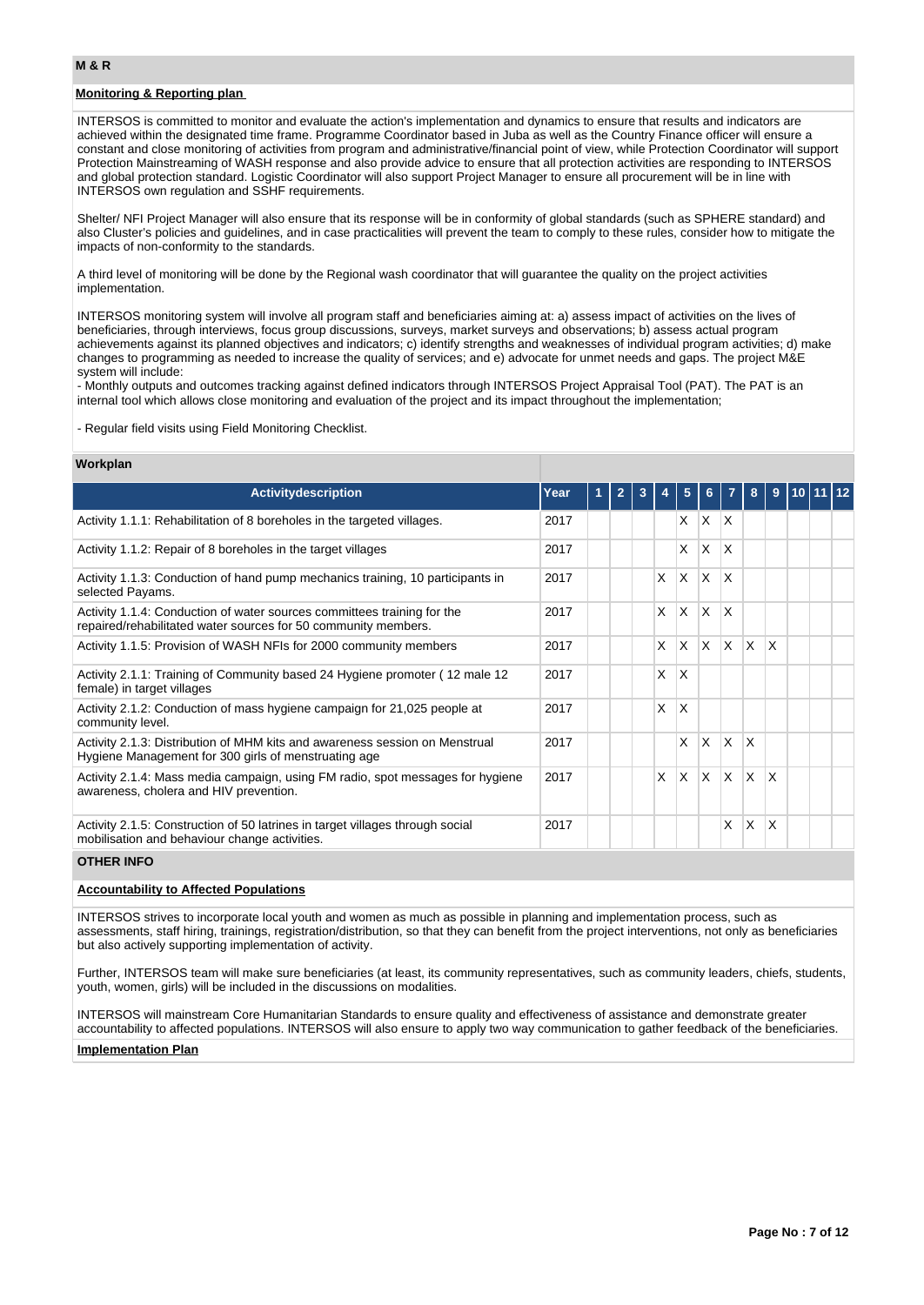There is no sub-grantee under this project.

One Project Managers will directly supervise other national staffs, while Programme Coordinator and Country Admin provide overall supervision and administrative advice respectively. As above, implementation is monitored through INTERSOS' tool called PAT (Project Appraisal Tool) which also includes the Financial Plan will be developed at the beginning of project and monitored/ updated on monthly basis.

Project activities will be well coordinated with all relevant stakeholders, including WASH Cluster, other WASH partners in Eastern Equatoria states, local authorities and beneficiaries. INTERSOS, however, maintains its independence on decision making and strictly adhere to principle of neutrality and impartiality especially when they decide the targeting criteria, so that its support is directed to the beneficiaries, not political party or any particular part of the society (such as friends/ families of community representatives) and thus not fueling the conflict.

INTERSOS especially maintained close coordination with National-level WASH Cluster and its Coordinator. INTERSOS will also coordinate with NFIs cluster to avoid any duplication of WASH NFIs as well as with Protection and Nutrition actors.

### **Coordination with other Organizations in project area**

| Name of the organization                            | Areas/activities of collaboration and rationale                                                                                                                                                                                                                                                |
|-----------------------------------------------------|------------------------------------------------------------------------------------------------------------------------------------------------------------------------------------------------------------------------------------------------------------------------------------------------|
| Nutrition and SNFIs Cluster                         | INTERSOS will make sure, through its continuous coordination, that<br>its response will be aligned with Nutrition and SNFIs Cluster policy<br>and standard. It also ensures coordination with other partners on the<br>ground as State Focal Point for WASH Cluster.                           |
| UNICEF and other partners in Eastern Equatoria(IHO) | INTERSOS, through bilateral discussions or Cluster meeting, will<br>ensure that response will be coordinated among all partners (and<br>partners in other Cluster, such as Health). INTERSOS will also<br>ensure that current project will not duplicate with its project funded by<br>UNICEF. |
| Local authorities                                   | as usual, INTERSOS will continue its close coordination while do its<br>best to let local authority taking leading position in the response<br>(from capacity building perspective).                                                                                                           |

## **Environment Marker Of The Project**

B+: Medium environmental impact with mitigation(sector guidance)

#### **Gender Marker Of The Project**

2a-The project is designed to contribute significantly to gender equality

#### **Justify Chosen Gender Marker Code**

NTERSOS actively promotes gender issues and equality. At each stage of response, INTERSOS team will be as much gender-balanced as possible.

INTERSOS' need assessment and screening during implementation, women are encouraged to participate. Program beneficiaries are mainly women and children, this ensure the inclusion and sustainability.

INTERSOS will ensure that at least 50% of team members will be women. During screening, awareness sessions, and treatment, INTERSOS will try to establish 'priority' line for elderly, pregnant/lactating women and/or disabled/sick persons. In the response, INTERSOS will recruit as many women as possible for casual labor, so that not only men but also women will have equal access for precious opportunities in which they can earn cash. Furthermore, linking with other projects which INTERSOS conducts in Eastern Equatoria states, INTERSOS will mainstream protection at each stage of response, by always asking input from colleagues in Protection projects.

Furthermore, using its experience since 2015 implementing projects with both GBV and NFI component, INTERSOS will make sure it can incorporate gender perspectives in its assessment, verification.

#### **Protection Mainstreaming**

INTERSOS is transparent about beneficiary selection which is based purely on need basis and vulnerability.

INTERSOS' one of strategy to improve the internal coordination between other programs and protection program in order to plan and implement activities which led to mainstreaming protection centered approach.

INTERSOS has been conducting workshops which aim includes Protection mainstreaming, and as SFP of Jonglei and EEQ states will continue to mainstream Protection concern throughout each process of WASH response.

Further, INTERSOS is implementing its GBV response to Eastern Equatoria and will soon start activities in prevention and response in Nimule and surrounding areas, this will strengthen mainstreaming protection led approach in our programs.

INTERSOS, having a broad expertise in the sector of protection and currently holding the role of GBV as well as SNFI State Focal Point in other states, is best positioned to mainstream protection into all WASH responses in other parts of country.

INTERSOS's expertise in protection interventions and mainstreaming has been recognized by partners and authorities alike by assigning us the lead for the coordination of protection interventions in various parts of states.

#### **Country Specific Information**

#### **Safety and Security**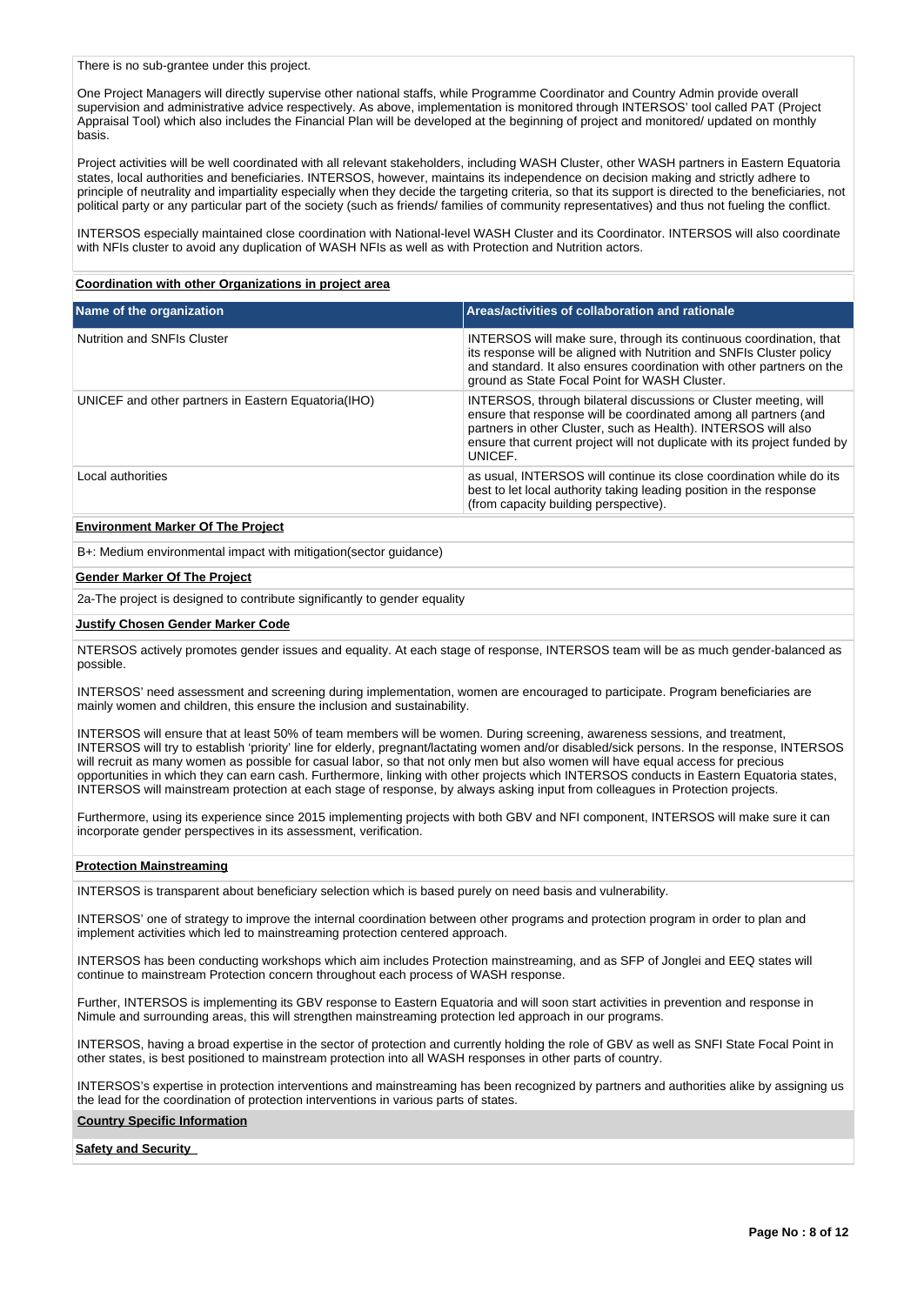INTERSOS WASH Programme Coordinator, will always consult Head of Mission (who is responsible of Security-related decision making and has experience in this country since 2010 and led hibernation/ relocation/ evacuation of staffs in both 2013 December and 2016 July emergency), to ensure all missions by INTERSOS will be safe and secure. Project Coordinator is also receiving regular updates from NGO Forum Security Skype groups through HoM, thus will function as effective link between top Security management and operations on the ground led by Project Manager(s).

INTERSOS established Comprehensive Planning Process (CPP), which, inter alia, lists all potential risk factors and mitigation measures in each area of operations. Annexes of CPP also includes list of emergency contact addresses and hibernation/ relocation/ evacuation procedures in case of need.

Therefore, all missions will be psychologically prepared when conducting the mission and have enough information of 'what to do' in case of emergency. Needless to say, before conducting field missions to where INTERSOS is not based, prior security confirmation via multiple channels (such as organizations based there and NGO Security Forum) will be conducted, to make sure the area is safe and secure.

In the field without mobile network, INTERSOS team will bring at least two thurayas (with solar battery and enough credit) so that the team and Juba can update their situations regularly.

INTERSOS also receives multiple visit every year by Rome-based Security Specialist, whose mandate includes update of CPPs in each locations

#### **Access**

INTERSOS, as one of NGOs staying in the area for long time (since 2009), maintains good relationship with local authorities from who it can receive credible information of safe and secure access. INTERSOS is also part of humanitarian coordination mechanism in the area, and therefore always updated to security and access information from UNOCHA and other organizations, while as part of Juba coordination mechanism it also has information in Juba. INTERSOS also has many experienced staffs who can gather access-related information. INTERSOS will triangulate all this information so that it will reach to area accessible, while taking 'security first' approach.

## **BUDGET**

| Code | <b>Budget Line Description</b>                                                                                                                                                                                                                                                                                                    |   | $D / S$ Quantity | <b>Unit</b><br>cost    | <b>Duration</b><br><b>Recurran</b> | $\frac{9}{6}$<br>charged | <b>Total Cost</b> |
|------|-----------------------------------------------------------------------------------------------------------------------------------------------------------------------------------------------------------------------------------------------------------------------------------------------------------------------------------|---|------------------|------------------------|------------------------------------|--------------------------|-------------------|
|      |                                                                                                                                                                                                                                                                                                                                   |   |                  |                        | ce                                 | to CHF                   |                   |
|      | <b>Staff and Other Personnel Costs</b>                                                                                                                                                                                                                                                                                            |   |                  |                        |                                    |                          |                   |
| 1.1  | <b>WASH Project Manager</b>                                                                                                                                                                                                                                                                                                       | D |                  | 1   5,500<br>.00       | 6                                  | 100.00                   | 33,000.00         |
|      | 1 Project Manager (international) @ 5,500USD/mo to manage the project (100% dedicated to the project), Unit cost includes<br>gross salary, medical and life insurance, legal registration in the country, quota of international flight as per % budgeted, etc etc                                                                |   |                  |                        |                                    |                          |                   |
| 1.2  | WASH officer                                                                                                                                                                                                                                                                                                                      | D | 1 <sup>1</sup>   | 833.0<br>$\Omega$      | 6                                  | 100.00                   | 4,998.00          |
|      | 1 WASH officer (National) @ 833 USD/mo to assist PM and lead the Technical part with team (100% dedicated to the project).<br>Unit cost includes gross salary (net, social insurance and income tax) and medical insurance                                                                                                        |   |                  |                        |                                    |                          |                   |
|      | (100% dedicated to the project), Unit cost includes gross salary, medical and life insurance,                                                                                                                                                                                                                                     |   |                  |                        |                                    |                          |                   |
| 1.3  | <b>Hygiene Officers</b>                                                                                                                                                                                                                                                                                                           | S |                  | 4 615.0<br>$\Omega$    | 6                                  | 100.00                   | 14,760.00         |
|      | 4 Hygiene Officer @ 615 USD /mo each to implement the project under the supervision of Project Manager (100% dedicated to<br>the project). Unit cost includes gross salary (net, social insurance and income tax) and medical insurance                                                                                           |   |                  |                        |                                    |                          |                   |
| 1.4  | Support staff implementation area                                                                                                                                                                                                                                                                                                 | D |                  | 4 593.7<br>5           | 6                                  | 100.00                   | 14,250.00         |
|      | 3 Security Guards and 1 cleaner @ 650 guard and 550 cleaner USD/mo each (100% dedicated to the project). Unit cost includes<br>gross salary (net, social insurance and income tax) and medical insurance                                                                                                                          |   |                  |                        |                                    |                          |                   |
| 1.5  | Country Admin                                                                                                                                                                                                                                                                                                                     | S |                  | $1 \mid 5,500$<br>.00. | 6                                  | 15.00                    | 4,950.00          |
|      | 15% contribution @ 5,500USD/mo to guarantee proper administrative/financial management of the project and timely<br>submission of interim and final financial report. Unit cost includes gross salary, medical and life insurance, legal registration in the<br>country, quota of international flight as per % budgeted, etc etc |   |                  |                        |                                    |                          |                   |
| 1.6  | Programme coordinator WASH                                                                                                                                                                                                                                                                                                        | D |                  | $1 \mid 5,500$<br>.00  | 6                                  | 15.00                    | 4,950.00          |
|      | 15% contribution @ 5.500USD/mo to supervise activities implementation and work plan is followed . Unit cost includes gross<br>salary, medical and life insurance, legal registration in the country, quota of international flight as per % budgeted, etc etc                                                                     |   |                  |                        |                                    |                          |                   |
| 1.7  | Logistic coordinator                                                                                                                                                                                                                                                                                                              | D | 1 <sup>1</sup>   | 5,500<br>.00           | 6                                  | 15.00                    | 4,950.00          |
|      | 15% contribution @ 5,500USD/mo to coordinate and supervise project's procurements. Unit cost includes gross salary, medical<br>and life insurance, legal registration in the country, quota of international flight as per % budgeted, etc etc                                                                                    |   |                  |                        |                                    |                          |                   |
| 1.8  | Logistic officer/assistant                                                                                                                                                                                                                                                                                                        | D |                  | $1 \mid 1,600$<br>.00  | 6                                  | 30.00                    | 2,880.00          |
|      | 30% contribution @ 1,600USD/mo to assist the International Logistic Officer in the achievement of a sound logistic of the project.<br>Unit cost includes gross salary (net, social insurance and income tax) and medical insurance                                                                                                |   |                  |                        |                                    |                          |                   |
| 1.9  | Administration/Finance assistant/ HR Officer                                                                                                                                                                                                                                                                                      | S |                  | $1 \mid 1,200$<br>.00  | 6                                  | 30.00                    | 2,160.00          |
|      | 30% contribution @ 1,200USD/mo to assist the International Admin/Finance Officer in the achievement of a sound<br>administrative/financial management of the project. Unit cost includes gross salary (net, social insurance and income tax) and<br>medical insurance                                                             |   |                  |                        |                                    |                          |                   |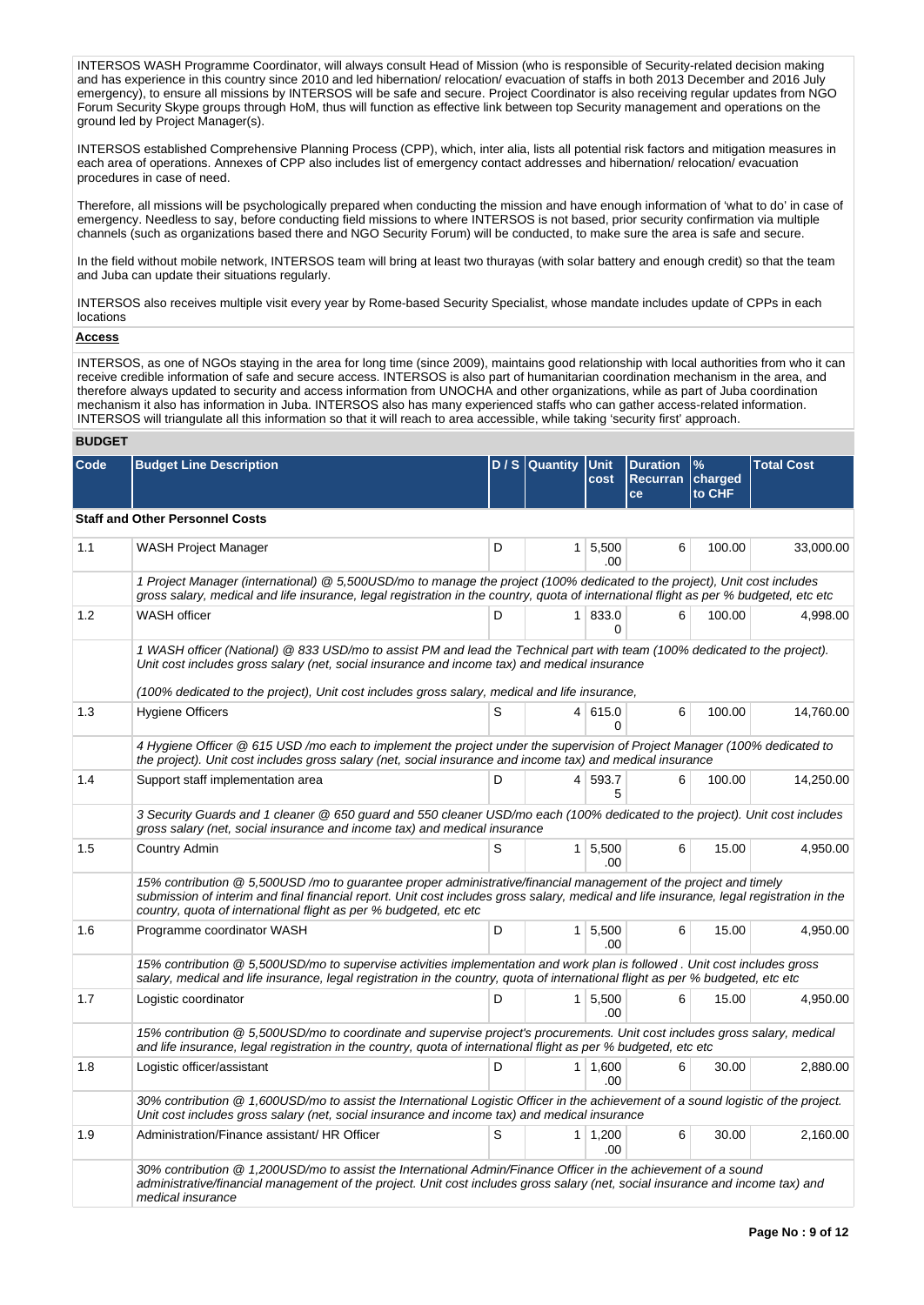| 1.10          | Head of mission                                                                                                                                                                                                                                        | S | 1              | 6,000<br>.00          | 6            | 15.00  | 5.400.00  |
|---------------|--------------------------------------------------------------------------------------------------------------------------------------------------------------------------------------------------------------------------------------------------------|---|----------------|-----------------------|--------------|--------|-----------|
|               | 15% contribution to Head of Mission (international) @ 6,000 USD/mo. Unit cost includes gross salary, medical and life insurance,<br>legal registration in the country, quota of international flight as per % budgeted, etc etc                        |   |                |                       |              |        |           |
| 1.11          | Cleaners                                                                                                                                                                                                                                               | S |                | 3 615.0<br>0          | 6            | 15.00  | 1,660.50  |
|               | 15% contribution to 3 cleaner @ 615 USD / mo each. Unit cost includes gross salary (net, social insurance and income tax) and<br>medical insurance                                                                                                     |   |                |                       |              |        |           |
| 1.12          | <b>Drivers</b>                                                                                                                                                                                                                                         | S |                | 3   860.0<br>$\Omega$ | 6            | 15.00  | 2,322.00  |
|               | 15% contribution to 3 drivers @ 860 USD / mo each. Unit cost includes gross salary (net, social insurance and income tax) and<br>medical insurance                                                                                                     |   |                |                       |              |        |           |
| 1.13          | Casual laborer (including loading and offloading)                                                                                                                                                                                                      | D |                | 1   500.0<br>0        | 6            | 100.00 | 3,000.00  |
|               | 100% Contribution to casual labor for loading, offloading, supporting activities related to assessments, verifications, registrations<br>and distributions etc                                                                                         |   |                |                       |              |        |           |
|               | <b>Section Total</b>                                                                                                                                                                                                                                   |   |                |                       |              |        | 99,280.50 |
|               | Supplies, Commodities, Materials                                                                                                                                                                                                                       |   |                |                       |              |        |           |
| 2.1           | Boreholes rehabilitation                                                                                                                                                                                                                               | D |                | $7 \mid 1,150$<br>.00 | $\mathbf{1}$ | 100.00 | 8,050.00  |
|               | Including local materials like sand, aggregates, cement, labor costs and transport @1150USD - pump parts to be requested from<br><b>Commom Pipeline</b>                                                                                                |   |                |                       |              |        |           |
| 2.2           | Boreholes repair                                                                                                                                                                                                                                       | D |                | 7 700.0<br>$\Omega$   | $\mathbf{1}$ | 100.00 | 4,900.00  |
|               | Including labor costs and local transport @700 USD, pump parts to be requested from Commom Pipeline                                                                                                                                                    |   |                |                       |              |        |           |
| 2.3           | Visibility                                                                                                                                                                                                                                             | D |                | $1 \mid 1,500$<br>.00 | 1            | 100.00 | 1,500.00  |
|               | Tshirts for 135 water committees and 24 communty hygiene promoters, posters, bunners and sign posts                                                                                                                                                    |   |                |                       |              |        |           |
| 2.4           | 4 media campaigns                                                                                                                                                                                                                                      | D |                | 4 100.0<br>0          | 1            | 100.00 | 400.00    |
|               | Media campaign/sensitization on hygiene, sanitation and HIV/Aids                                                                                                                                                                                       |   |                |                       |              |        |           |
| 2.5           | Training hand pump mechanics                                                                                                                                                                                                                           | D |                | 4   600.0<br>$\Omega$ | $\mathbf{1}$ | 100.00 | 2,400.00  |
|               | Training hand pump mechanics in Magwi - approx 10 participants x 3 days in target payams = refreshment approx 150USD, plus<br>200USD for lunch allowance for staff, training equipments @250USD, pipes for demonstration, etc                          |   |                |                       |              |        |           |
| 2.6           | Training to water user committees                                                                                                                                                                                                                      | D |                | 4 200.0<br>0          | 3            | 100.00 | 2,400.00  |
|               | Training to water user committees for water sources repaired and rehabilitated, 3 times for same participants approx 50<br>participants x 4.00 USD                                                                                                     |   |                |                       |              |        |           |
| 2.7           | Mass Hygiene campaign                                                                                                                                                                                                                                  | D |                | 4 920.0<br>0          | 1            | 100.00 | 3,680.00  |
|               | Cost for refreshment for 4 invited guests 120 USD + leaflets for printing, 1 campaign per county in 4 payams @ 500 USD per<br>payams + refreshments 200 USD per county and visibility like banners @ 100 USD per location in 4 payams                  |   |                |                       |              |        |           |
| 2.8           | Hygiene sessions, menstrual hygiene management and AFRI<br>Pads distribution                                                                                                                                                                           | D |                | 4   450.0<br>0        | 3            | 100.00 | 5,400.00  |
|               | @ 450 USD per location of pay                                                                                                                                                                                                                          |   |                |                       |              |        |           |
| 2.9           | Community hygiene promoters training                                                                                                                                                                                                                   | D | 4              | 400.0<br>0            | 1            | 100.00 | 1,600.00  |
|               | Training refreshment, training handouts, including BCC materials and lunch allowance for the staff from the lined ministry 6<br>community hygiene promotors in 4 villages, 400 per vllages - cost include IEC materials, refreshments and stationaries |   |                |                       |              |        |           |
|               | <b>Section Total</b>                                                                                                                                                                                                                                   |   |                |                       |              |        | 30,330.00 |
| <b>Travel</b> |                                                                                                                                                                                                                                                        |   |                |                       |              |        |           |
| 5.1           | Internal flights                                                                                                                                                                                                                                       | D |                | 2   550.0<br>$\Omega$ | 5            | 100.00 | 5,500.00  |
|               | Internal flights (round trip, Juba - Torit) - 1 round trip for PM and 1 round trip for other project staff (field monitoring visit) @<br>550USD each round trip                                                                                        |   |                |                       |              |        |           |
| 5.2           | Vehicle and Motorcycle fuel and maintenance (Magwi)                                                                                                                                                                                                    | D | 1 <sup>1</sup> | 500.0<br>0            | 6            | 100.00 | 3,000.00  |
|               | Cost of vehicle and motorcycle fuel and maintenance in Magwi 100% attributable to the project                                                                                                                                                          |   |                |                       |              |        |           |
| 5.3           | vehicle rent (Magwi)                                                                                                                                                                                                                                   | D |                | $1 \mid 3,100$<br>.00 | 6            | 100.00 | 18,600.00 |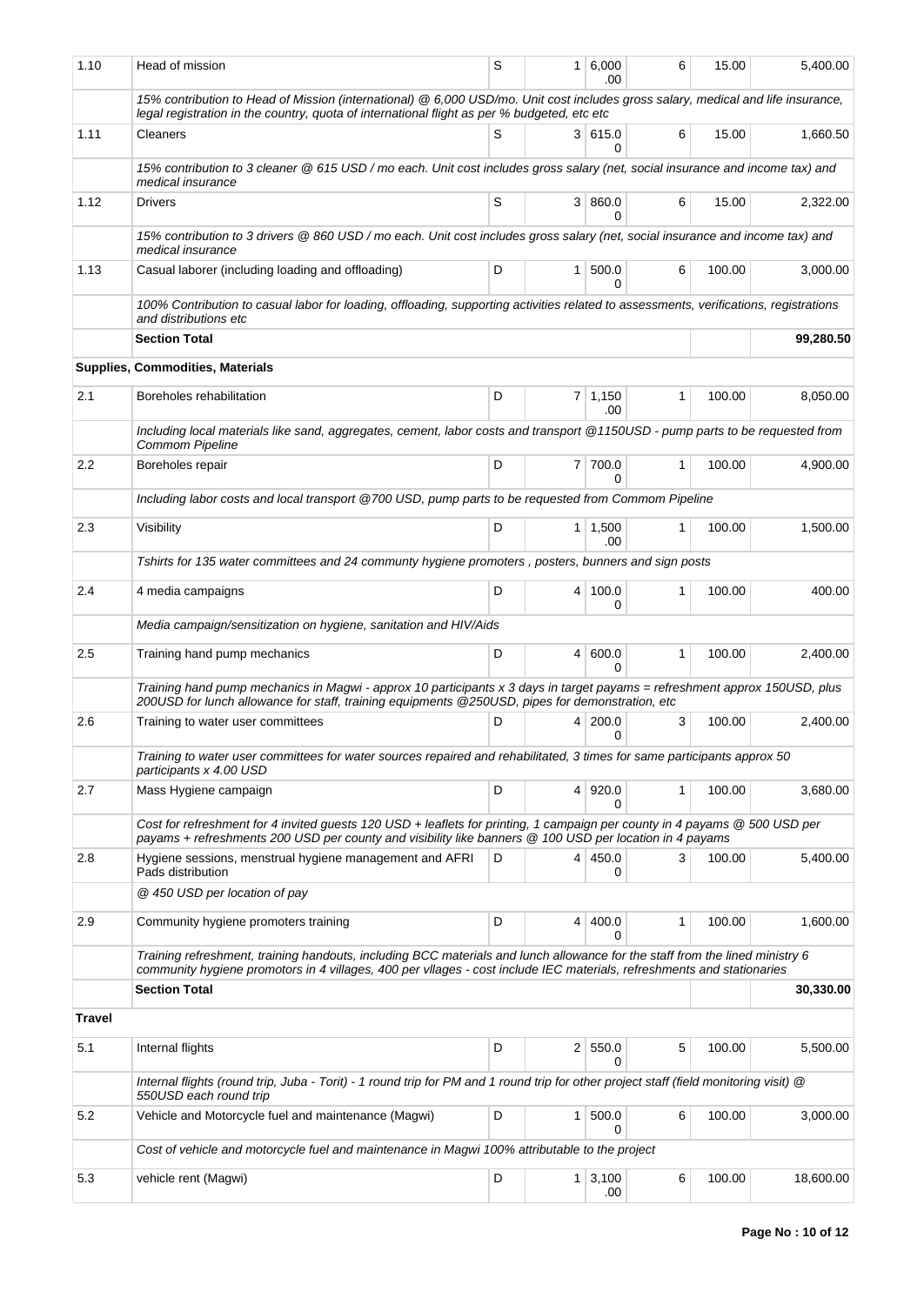|                                                                                 | 1 vehicle rent, 3,100 USD/mo                                                                    |   |                |                       |              |        |            |  |  |  |  |
|---------------------------------------------------------------------------------|-------------------------------------------------------------------------------------------------|---|----------------|-----------------------|--------------|--------|------------|--|--|--|--|
| 5.4                                                                             | Truck rent                                                                                      | D |                | $2 \mid 2,500$<br>.00 | $\mathbf{1}$ | 100.00 | 5,000.00   |  |  |  |  |
|                                                                                 | 20MT truck @ 2500 USD x 2 trucks, for transport of common pipeline items to Eastern Equatoria   |   |                |                       |              |        |            |  |  |  |  |
|                                                                                 | <b>Section Total</b>                                                                            |   |                |                       |              |        | 32,100.00  |  |  |  |  |
|                                                                                 | <b>General Operating and Other Direct Costs</b>                                                 |   |                |                       |              |        |            |  |  |  |  |
| 7.1                                                                             | Internet & communication cost (Magwi)                                                           | D | $\mathbf{1}$   | 500.0<br>0            | 6            | 100.00 | 3,000.00   |  |  |  |  |
|                                                                                 | Internet and airtime Magwi 100% attributable to the project                                     |   |                |                       |              |        |            |  |  |  |  |
| 7.2                                                                             | Office supplies & Office maintnance (Magwi)                                                     | D | 1              | 450.0<br>0            | 6            | 100.00 | 2,700.00   |  |  |  |  |
| Office supplies and maintenance costs in Magwi 100% attributable to the project |                                                                                                 |   |                |                       |              |        |            |  |  |  |  |
| 7.3                                                                             | Power source maintenance (Magwi)                                                                | D | $\mathbf{1}$   | 450.0<br>0            | 6            | 100.00 | 2,700.00   |  |  |  |  |
|                                                                                 | Generator oil, repair, fuel and maintenance in Magwi 100% attributable to the project           |   |                |                       |              |        |            |  |  |  |  |
| 7.4                                                                             | <b>Security Management</b>                                                                      | D | $\mathbf{1}$   | 200.0<br>0            | 6            | 100.00 | 1,200.00   |  |  |  |  |
|                                                                                 | Security Management in Magwi 100% attributable to the project                                   |   |                |                       |              |        |            |  |  |  |  |
| 7.5                                                                             | Office rental Magwi                                                                             | D | $\mathbf{1}$   | 1,000<br>.00          | 6            | 100.00 | 6,000.00   |  |  |  |  |
|                                                                                 | Rent of office in Magwi 100% attributable to the project                                        |   |                |                       |              |        |            |  |  |  |  |
| 7.6                                                                             | Contribution to rent premises Juba                                                              | S | 1 <sup>1</sup> | 8,250<br>.00          | 6            | 7.50   | 3,712.50   |  |  |  |  |
|                                                                                 | 7.5% contribution to rent of premises Juba                                                      |   |                |                       |              |        |            |  |  |  |  |
| 7.7                                                                             | Bank charges and money trader costs                                                             | S | $\mathbf{1}$   | 665.0<br>0            | 6            | 100.00 | 3,990.00   |  |  |  |  |
|                                                                                 | Charge for bank transaction and cost of transfer funds to field location (money trader)         |   |                |                       |              |        |            |  |  |  |  |
| 7.8                                                                             | <b>GPS</b> device                                                                               | D | 1 <sup>1</sup> | 700.0<br>0            | 1            | 100.00 | 700.00     |  |  |  |  |
|                                                                                 | 1 GPS machines @ 700 USD each for taking coordinates of wash facilities peovided in the project |   |                |                       |              |        |            |  |  |  |  |
| 7.9                                                                             | Office Laptop (Magwi)                                                                           | D |                | 1   1,200<br>.00      | $\mathbf{1}$ | 100.00 | 1,200.00   |  |  |  |  |
|                                                                                 | 1 office laptop for Magwi based staff                                                           |   |                |                       |              |        |            |  |  |  |  |
|                                                                                 | <b>Section Total</b>                                                                            |   |                |                       |              |        | 25,202.50  |  |  |  |  |
| <b>SubTotal</b>                                                                 |                                                                                                 |   | 77.00          |                       |              |        | 186,913.00 |  |  |  |  |
| Direct                                                                          |                                                                                                 |   | 147,958.00     |                       |              |        |            |  |  |  |  |
| Support                                                                         |                                                                                                 |   | 38,955.00      |                       |              |        |            |  |  |  |  |
| <b>PSC Cost</b>                                                                 |                                                                                                 |   |                |                       |              |        |            |  |  |  |  |
| <b>PSC Cost Percent</b>                                                         |                                                                                                 |   | 7.00           |                       |              |        |            |  |  |  |  |
| PSC Amount                                                                      |                                                                                                 |   | 13,083.91      |                       |              |        |            |  |  |  |  |
| <b>Total Cost</b>                                                               |                                                                                                 |   |                |                       |              |        | 199,996.91 |  |  |  |  |